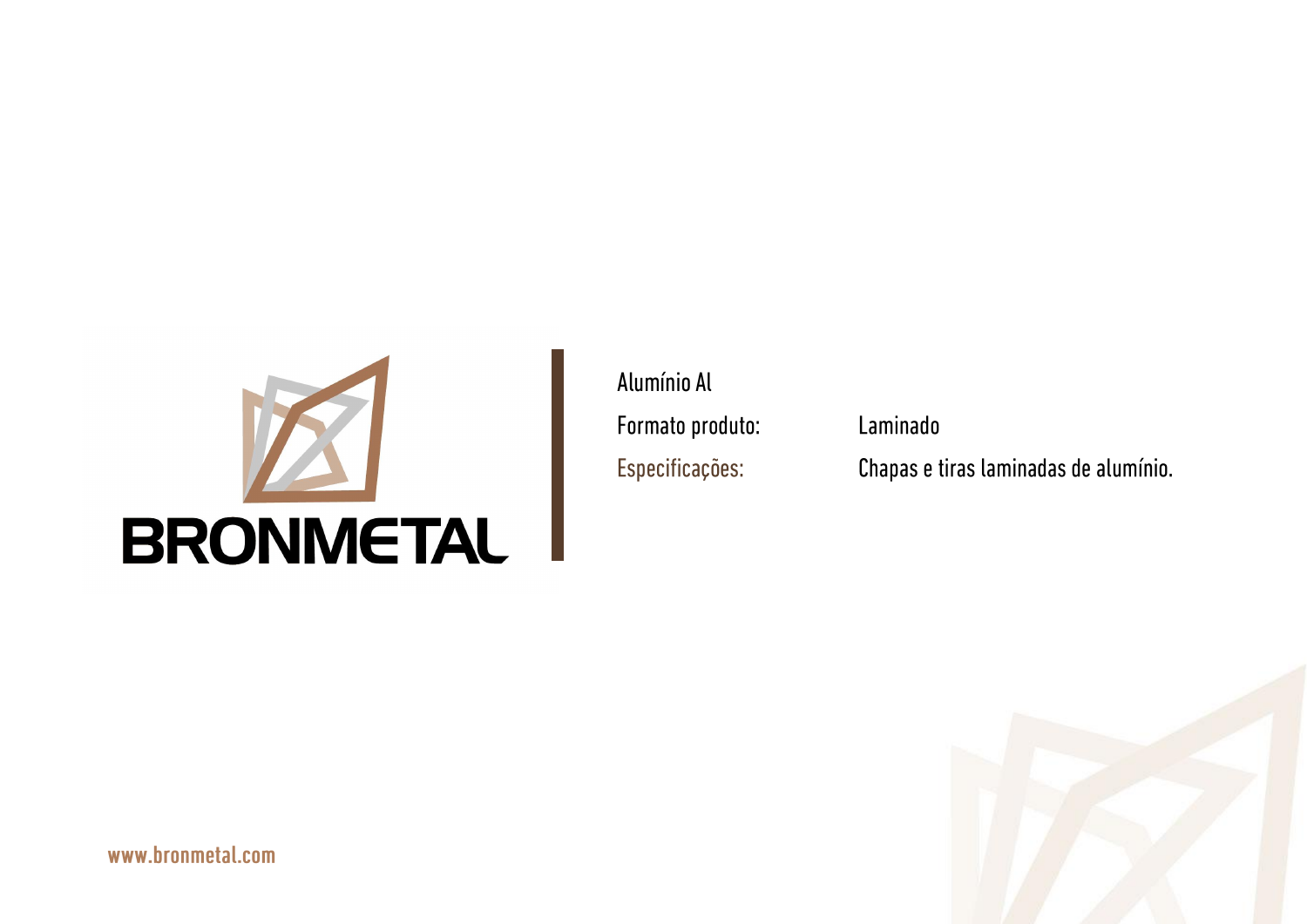

Laminado Chapas e tiras laminadas de alumínio.

# EQUIVALÊNCIAS 1050 ALUMINIUM PURO (99,5%)

**BRONMETAL** 

|            | <b>EQUIVALÊNCIAS NACIONAIS, NORMAS E NOMES COMERCIAIS</b> |                 |               |            |                |                    |               |                |  |  |  |  |  |
|------------|-----------------------------------------------------------|-----------------|---------------|------------|----------------|--------------------|---------------|----------------|--|--|--|--|--|
| <b>ISO</b> | <b>ESPANHA</b>                                            | <b>ALEMANHA</b> | <b>CANADA</b> | <b>EUA</b> | <b>FRANÇA</b>  | <b>REINO UNIDO</b> | <b>ITALIA</b> | <b>OUTROS</b>  |  |  |  |  |  |
| AI-99,5    | L-3051                                                    | AI-99,5         | Al-99,5       |            | A <sub>5</sub> | 1B                 | 9001/2        | 17010          |  |  |  |  |  |
|            | Puraltok 99,5                                             | 3,0255          | 1S            |            |                | Durcilium T        |               | 4007           |  |  |  |  |  |
|            |                                                           | WG-1S           |               |            |                | Hiduminium         |               | A <sub>1</sub> |  |  |  |  |  |
|            |                                                           | 1150/55         |               |            |                | Impalco 0,5        |               | Aluran 99,5    |  |  |  |  |  |

#### EQUIVALÊNCIAS 1200 ALUMINIUM PURO (99 %)

|            | <b>EQUIVALÊNCIAS NACIONAIS, NORMAS E NOMES COMERCIAIS</b> |                 |               |            |               |                    |               |                |  |  |  |  |  |  |
|------------|-----------------------------------------------------------|-----------------|---------------|------------|---------------|--------------------|---------------|----------------|--|--|--|--|--|--|
| <b>ISO</b> | <b>ESPANHA</b>                                            | <b>ALEMANHA</b> | <b>CANADA</b> | <b>EUA</b> | <b>FRANÇA</b> | <b>REINO UNIDO</b> | <b>ITALIA</b> | <b>OUTROS</b>  |  |  |  |  |  |  |
| AI 99,0    | L-3001                                                    | AI 99,0         | 2S            | 1100       | $A-4$         | 1 <sup>C</sup>     | 3567          | 4010           |  |  |  |  |  |  |
|            | Puraltok 99                                               | 3,0205          |               |            |               | 2S                 | 1100          | 5090           |  |  |  |  |  |  |
|            |                                                           | WG-2S           |               |            |               | <b>Birmetal 2</b>  | 9001/1        | 17005          |  |  |  |  |  |  |
|            |                                                           | 90              |               |            |               | Hiduminium-1C      |               | 1008           |  |  |  |  |  |  |
|            |                                                           | 1010            |               |            |               |                    |               | <b>NA-2S</b>   |  |  |  |  |  |  |
|            |                                                           | 1191            |               |            |               |                    |               | 2584           |  |  |  |  |  |  |
|            |                                                           |                 |               |            |               |                    |               | A <sub>0</sub> |  |  |  |  |  |  |
|            |                                                           |                 |               |            |               |                    |               | Aluran 99      |  |  |  |  |  |  |

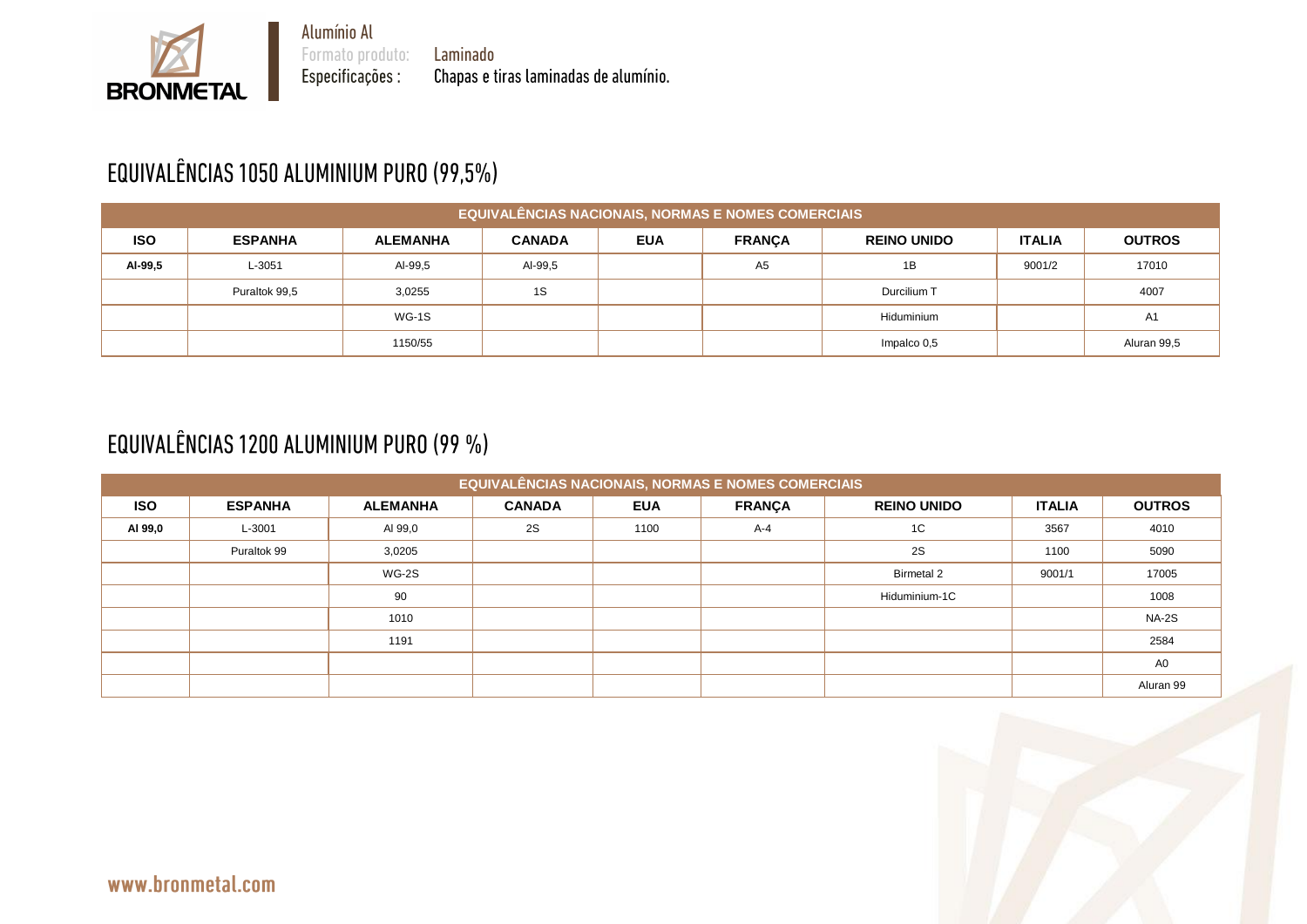

Laminado Chapas e tiras laminadas de alumínio.

## EQUIVALÊNCIAS 2007 ALUMINIUM-COBRE

**BRONMETAL** 

|                     | <b>EQUIVALÊNCIAS NACIONAIS, NORMAS E NOMES COMERCIAIS</b> |               |  |
|---------------------|-----------------------------------------------------------|---------------|--|
| <b>ESPANHA</b>      | <b>ALEMANHA</b>                                           | <b>FRANÇA</b> |  |
| L-3121              | <b>DIN 1725</b>                                           | A U4Pb        |  |
| <b>Cobreltok 07</b> | <b>DIN 1746</b>                                           |               |  |
|                     | <b>DIN 1747</b>                                           |               |  |
|                     | Tordal 1970                                               |               |  |
|                     | Spanal 320                                                |               |  |
|                     | Aludur 570 A                                              |               |  |
|                     | Automat                                                   |               |  |

## EQUIVALÊNCIAS 2011 ALUMINIUM-COBRE

|                |               |                   | <b>EQUIVALÊNCIAS COMERCIAIS</b> |              |               |                    |
|----------------|---------------|-------------------|---------------------------------|--------------|---------------|--------------------|
| <b>ESPANHA</b> | <b>CANADA</b> | <b>EUA</b>        | <b>FRANÇA</b>                   | <b>SUÍÇA</b> | <b>ITALIA</b> | <b>REINO UNIDO</b> |
| L-3192         | CB 60         | 2011              | A-U5PbBi                        | Decotal 500  | Recidal 11    | 28 S               |
| $28-S$         | CSA HA,5      | <b>ASTM B 211</b> | Fortal 2011                     |              |               |                    |
|                | 28 S          | QQ-R-225/3        |                                 |              |               |                    |
|                |               | QQ-R-365          |                                 |              |               |                    |
|                |               | <b>WW-P-471</b>   |                                 |              |               |                    |
|                |               | Ty III            |                                 |              |               |                    |
|                |               | QQ-R-566          |                                 |              |               |                    |
|                |               |                   |                                 |              |               |                    |



| <b>SUÍÇA</b> |  |
|--------------|--|
| Al-CuMgPb    |  |
| Al-CuMgCd    |  |
| Decotal 200  |  |
| Aludur D 505 |  |
| <b>MFK</b>   |  |
|              |  |
|              |  |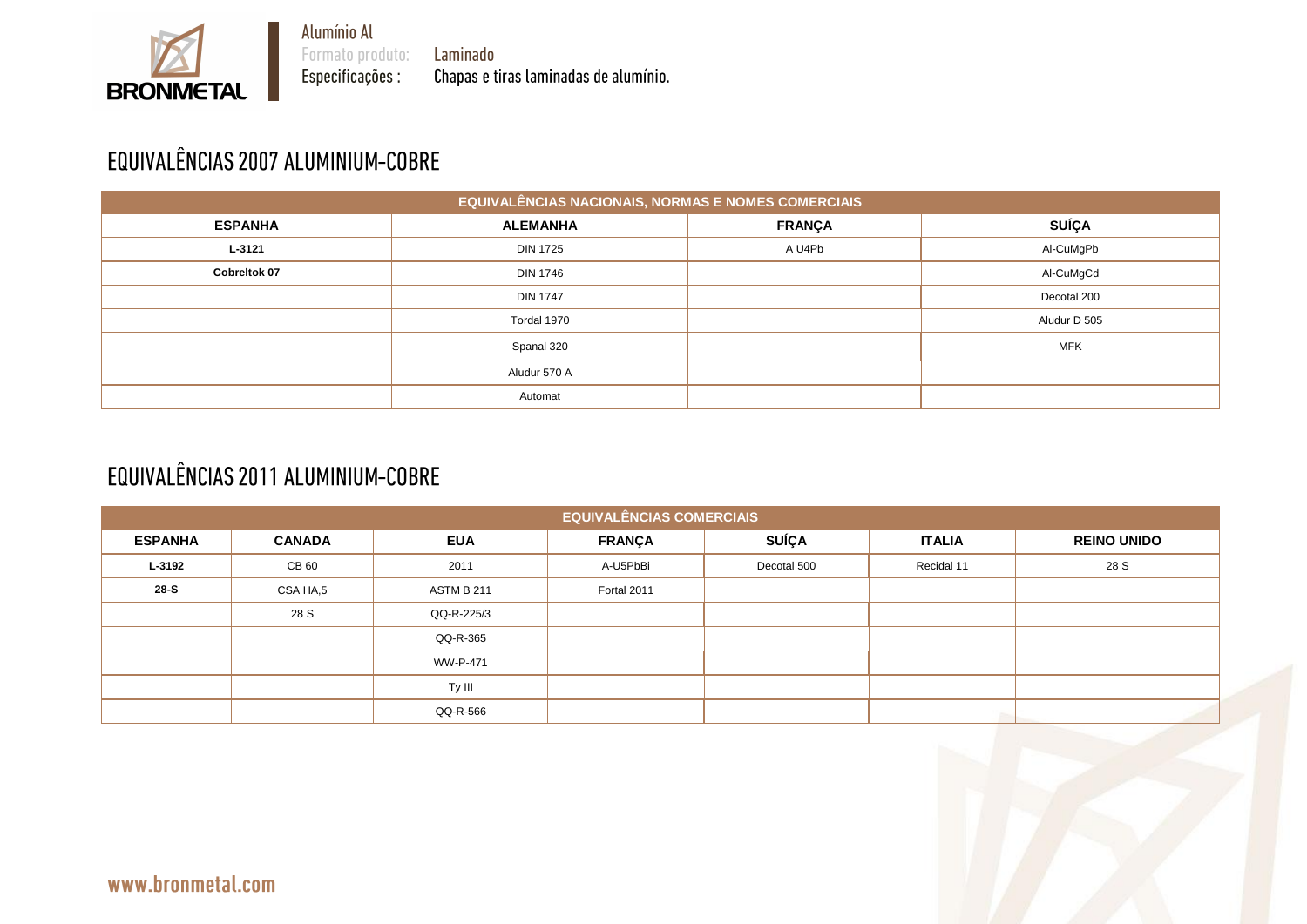Laminado Chapas e tiras laminadas de alumínio.

# EQUIVALÊNCIAS 2030 ALUMINIUM-COBRE

**BRONMETAL** 

|                |                 | <b>EQUIVALÊNCIAS NACIONAIS, NORMAS E NOMES COMERCIAIS</b> |              |
|----------------|-----------------|-----------------------------------------------------------|--------------|
| <b>ESPANHA</b> | <b>ALEMANHA</b> | <b>FRANÇA</b>                                             | <b>SUÍÇA</b> |
| $L - 3121$     | Al CuMgPb       | A U4Pb                                                    | Al-CuMgPb    |
|                | 3,1645          | NF A 57.350                                               | Al-CuMgCd    |
|                | <b>DIN 1725</b> | Fortal D                                                  | Decotal 200  |
|                | <b>DIN 1746</b> | Fortal 2030                                               | Aludur D 505 |
|                | <b>DIN 1747</b> | Carbium al Pbl                                            | <b>MFK</b>   |
|                | Tordal 1970     | Duralumin DE                                              |              |
|                | Spanal 320      |                                                           |              |
|                | Aludur 570 A    |                                                           |              |
|                | Automat         |                                                           |              |

# EQUIVALÊNCIAS 2014 ALUMINIUM-COBRE

|            |                |                 |               | <b>EQUIVALÊNCIAS NACIONAIS, NORMAS E NOMES COMERCIAIS</b> |                |                    |               |                   |
|------------|----------------|-----------------|---------------|-----------------------------------------------------------|----------------|--------------------|---------------|-------------------|
| <b>ISO</b> | <b>ESPANHA</b> | <b>ALEMANHA</b> | <b>CANADA</b> | <b>EUA</b>                                                | <b>FRANÇA</b>  | <b>REINO UNIDO</b> | <b>ITALIA</b> | <b>OUTROS</b>     |
| AICu4SiMg  | $L-313$        | 17/14           | CS41M         | ASTM B209/210/211                                         | AU4SG          | 2014A-3L62         | 14 S          | 17105             |
|            | Alucor 66      | 17/16           | CS41N         | ASTM B221/241/247                                         | Duralumin RS   | <b>GB 26S</b>      | FD 14         | <b>PA33</b>       |
|            | Earlumin 44 S  | AK3-AK34        | 26 S          | MILL-A-22771                                              | Carbium dur    | <b>AWCO 305</b>    | AV 14         | 4338              |
|            | <b>B56S</b>    | 2140            | 24430         | QQ-A-200/2                                                | Durcilium fort | Birmetal-478       | SD 14         | Avional 660       |
|            | Cobrealtok 14  | 1826/27         | CG42          | QQ-A-225/4                                                |                | <b>BA 305</b>      | 9002/3        | Aludur 570        |
|            |                | Avional 662     |               | QQ-A-250/4                                                |                | Durcilium K        |               | 26S               |
|            |                |                 |               |                                                           |                | Hiduminium 66      |               | <b>Alradur SI</b> |
|            |                |                 |               |                                                           |                |                    |               | 6305              |
|            |                |                 |               |                                                           |                |                    |               | 2595              |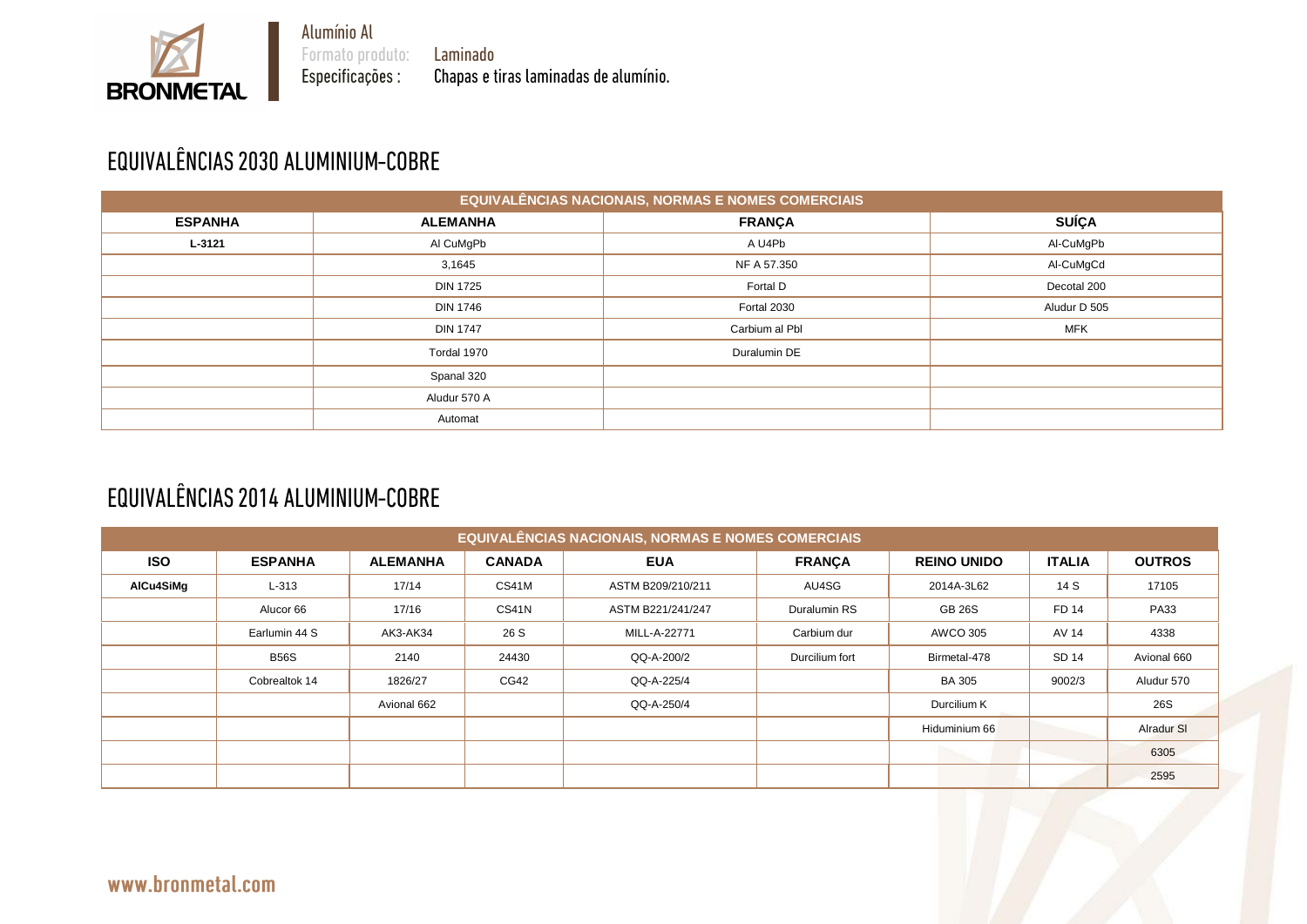Laminado Chapas e tiras laminadas de alumínio.

# EQUIVALÊNCIAS 2017 A ALUMINIUM-COBRE

**BRONMETAL** 

|            |                |                 |               |               | <b>EQUIVALÊNCIAS NACIONAIS, NORMAS E NOMES COMERCIAIS</b> |                    |               |               |
|------------|----------------|-----------------|---------------|---------------|-----------------------------------------------------------|--------------------|---------------|---------------|
| <b>ISO</b> | <b>ESPANHA</b> | <b>ALEMANHA</b> | <b>CANADA</b> | <b>EUA</b>    | <b>FRANCA</b>                                             | <b>REINO UNIDO</b> | <b>ITALIA</b> | <b>OUTROS</b> |
| AICu4Mg1Si | Alucor 101     | Aludur 570      | <b>CM 41A</b> | <b>CM 41A</b> | Duralumin                                                 | Durcilium 11       | AV 22         | Avional 100   |
|            | Earlumin 40G   | Avional 100     | <b>17S</b>    | ASTM B211     | Rivadural 440                                             | Hiduminium 01      | Avional 22    | Avional 102   |
|            | <b>17S</b>     | AK1-AK13        |               | ASTM B316     | Carbium                                                   | Bimetal 477        | Chitonal 22   | Aludur 570    |
|            | Cobrealtok 17  | 2170            |               | MIL-R-5674    | Durcilium                                                 | Aldural B          | 9002/2        | Alradur       |
|            |                | b17/60          |               | QQ-A-225/5    |                                                           | Aldural Q          |               | Orthodur      |
|            |                | Bondur 17/60    |               | QQ-A-430      |                                                           |                    |               | Avional 25    |
|            |                | Hedur 1812/48   |               |               |                                                           |                    |               |               |

## EQUIVALÊNCIAS 2024 ALUMINIUM-COBRE

|            |                |                   |               | <b>EQUIVALÊNCIAS NACIONAIS, NORMAS E NOMES COMERCIAIS</b> |                |                    |               |               |
|------------|----------------|-------------------|---------------|-----------------------------------------------------------|----------------|--------------------|---------------|---------------|
| <b>ISO</b> | <b>ESPANHA</b> | <b>ALEMANHA</b>   | <b>CANADA</b> | <b>EUA</b>                                                | <b>FRANÇA</b>  | <b>REINO UNIDO</b> | <b>ITALIA</b> | <b>OUTROS</b> |
| AlCu4Mg1Si | $L-314$        | Aludur 580        | CG 42         | QQ-A-200/3                                                | Duralumin FR   | <b>DTD 590</b>     | 24 S          | Alradur S     |
|            | Cobrealtok 24  | Okatur 10         | 24S           | QQ-A-225/6                                                | Carbium dur    | DTD 5100           | FD 24         | 6315          |
|            |                | Heddur 1850/52/57 |               | QQ-A-250/4                                                | Durcilium fort | Aldural G          | AV 24         |               |
|            |                | Avional 152       |               | QQ-A-430                                                  |                | Duralumin G        | SD 24         |               |
|            |                | AK2-AK24          |               | WW-T-700/3                                                |                | Hidiminium 72      | 9002/4        |               |
|            |                | 2240              |               | MII-T-50777                                               |                | Impalco 2024       |               |               |
|            |                | Bondur 17/24      |               | ASTM B209/210/211                                         |                | 24S                |               |               |
|            |                |                   |               | ASTM B221/241/316                                         |                |                    |               |               |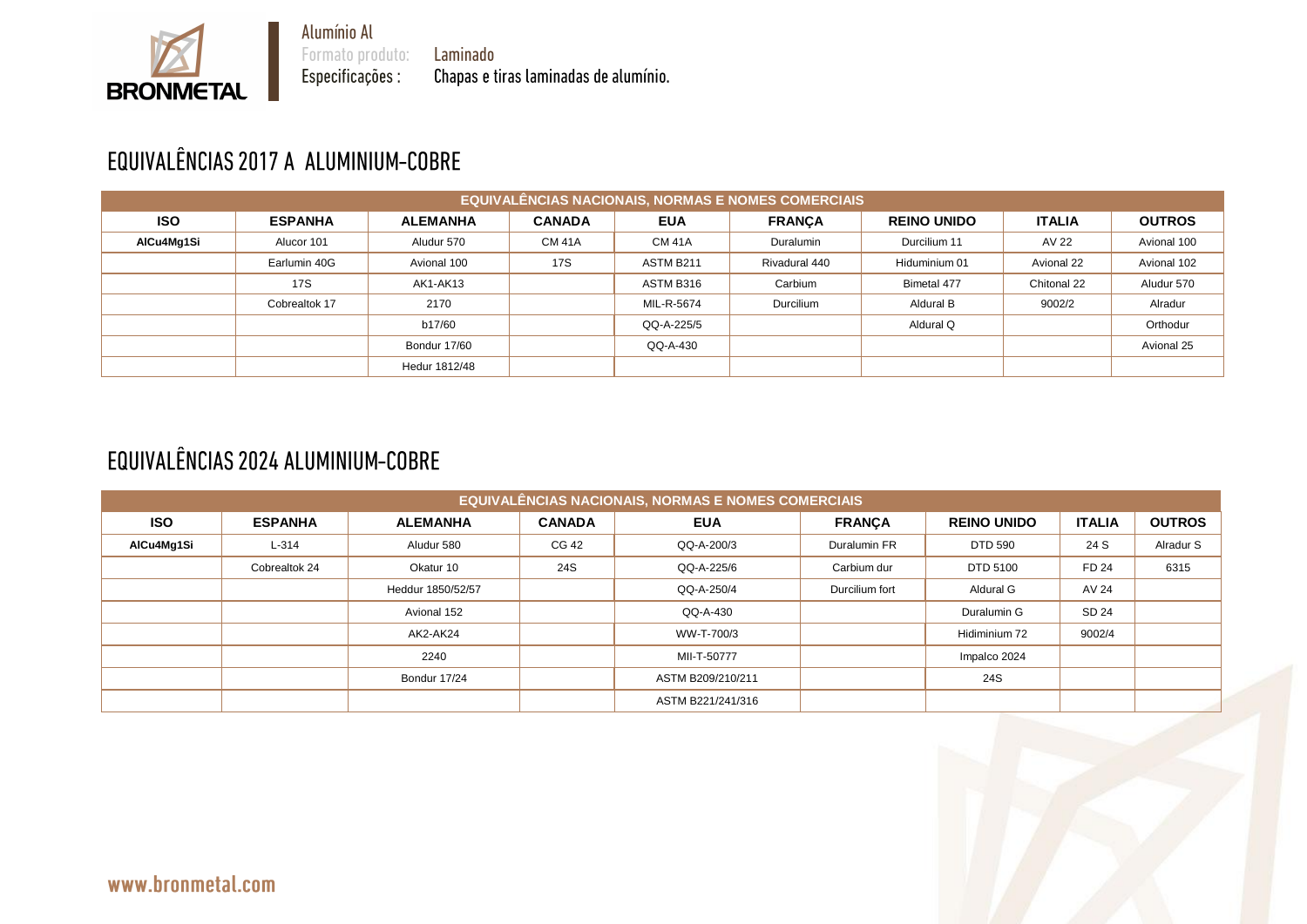Laminado Chapas e tiras laminadas de alumínio.

# EQUIVALÊNCIAS 3003 ALUMINIUM-MANGANESO

**BRONMETAL** 

|            |                |                 |                  | <b>EQUIVALÊNCIAS NACIONAIS, NORMAS E NOMES COMERCIAIS</b> |               |                    |               |               |
|------------|----------------|-----------------|------------------|-----------------------------------------------------------|---------------|--------------------|---------------|---------------|
| <b>ISO</b> | <b>ESPANHA</b> | <b>ALEMANHA</b> | <b>CANADA</b>    | <b>EUA</b>                                                | <b>FRANÇA</b> | <b>REINO UNIDO</b> | <b>ITALIA</b> | <b>OUTROS</b> |
| AIMn1Cu    | $L-381$        | Alforman        | <b>MC 10</b>     | QQ-A-220/1                                                | Alumanganese  | Hiduminium 11      | Aluman 30     | Alraman C     |
|            | Almantok 03    | Mangal          | 3S               | QQ-A-225/2                                                | Brial 10      | Impalco 190        | 9003/1        | Aludur 15     |
|            | Alucor 11      | Osmagal         | D <sub>3</sub> S | QQ-A-250/2                                                |               | Magalal            | 7788          | Aluman        |
|            | Earman 12      | Heddal 1210     | 31220            | WW-T-700/2                                                |               | 3103               |               | ASV2030       |
|            | 3S             | Venicorr        | GM31P            | MIL-P-25955                                               |               |                    |               | NA-D3S        |
|            |                | AlMnCu          | 5554             | MIL-R-1150                                                |               |                    |               |               |
|            |                |                 |                  | MIL-E-15507                                               |               |                    |               |               |
|            |                |                 |                  | ASTM B209/210/211                                         |               |                    |               |               |
|            |                |                 |                  | ASTM B221/234/241                                         |               |                    |               |               |
|            |                |                 |                  | ASTM B345/483/491                                         |               |                    |               |               |
|            |                |                 |                  | ASTM B404/313/547                                         |               |                    |               |               |
|            |                |                 |                  | ASTM B316                                                 |               |                    |               |               |
|            |                |                 |                  | SB 209/210/221                                            |               |                    |               |               |
|            |                |                 |                  | SB 234/241/247                                            |               |                    |               |               |
|            |                |                 |                  | 3003                                                      |               |                    |               |               |

## EQUIVALÊNCIAS 3004 ALUMINIUM-MANGANESO

|            | <b>EQUIVALÊNCIAS NACIONAIS, NORMAS E NOMES COMERCIAIS</b> |                 |               |                   |               |                    |               |                |  |  |  |  |  |
|------------|-----------------------------------------------------------|-----------------|---------------|-------------------|---------------|--------------------|---------------|----------------|--|--|--|--|--|
| <b>ISO</b> | <b>ESPANHA</b>                                            | <b>ALEMANHA</b> | <b>CANADA</b> | <b>EUA</b>        | <b>FRANÇA</b> | <b>REINO UNIDO</b> | <b>ITALIA</b> | <b>OUTROS</b>  |  |  |  |  |  |
|            | $L-382$                                                   | (L55)           |               | <b>SAE 242</b>    |               |                    | 4S            | 6511           |  |  |  |  |  |
|            | Almantok 04                                               | 3540            |               | <b>MG 11A</b>     |               |                    | Italox6       | $\overline{A}$ |  |  |  |  |  |
|            |                                                           | 61/03           |               | SB209             |               |                    | 6361          |                |  |  |  |  |  |
|            |                                                           | 1224            |               | ASTM B209/221/547 |               |                    | 9003/2        |                |  |  |  |  |  |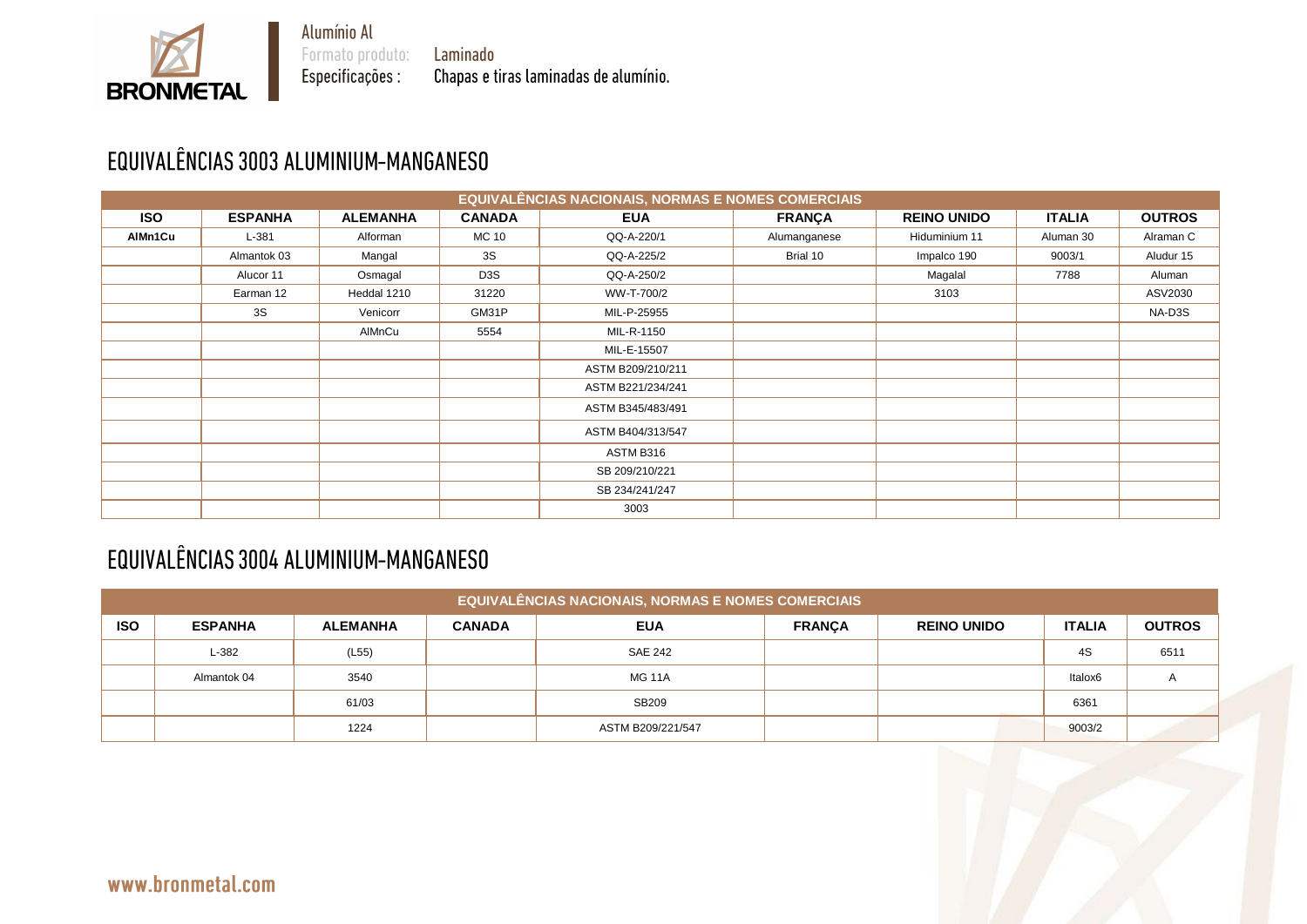Laminado Chapas e tiras laminadas de alumínio.

## EQUIVALÊNCIAS 5005A ALUMINIUM-MAGNESIO

**BRONMETAL** 

|            | EQUIVALÊNCIAS NACIONAIS, NORMAS E NOMES COMERCIAIS |                 |               |                   |               |                    |               |                 |  |  |  |  |  |
|------------|----------------------------------------------------|-----------------|---------------|-------------------|---------------|--------------------|---------------|-----------------|--|--|--|--|--|
| <b>ISO</b> | <b>ESPANHA</b>                                     | <b>ALEMANHA</b> | <b>CANADA</b> | <b>EUA</b>        | <b>FRANÇA</b> | <b>REINO UNIDO</b> | <b>ITALIA</b> | <b>OUTROS</b>   |  |  |  |  |  |
| AIMg1      | <b>B57S</b>                                        | Aludur 503      | <b>B57S</b>   | ASTM B209/210/483 | Alunox OAL    | <b>BA 201</b>      | 5764          | Al1Mg           |  |  |  |  |  |
|            | Earmag 7                                           | Aludur 100      |               | ASTM B316/396/397 | Carbinox 1    | Durcilium          | F505          | Aludur 100      |  |  |  |  |  |
|            | Magnealtok 05                                      | Peraluman 100   |               |                   | Scleralumag10 |                    | Pe0,8         | Peraluman 100   |  |  |  |  |  |
|            |                                                    | 510             |               |                   |               |                    | 9005/1        | 4106            |  |  |  |  |  |
|            |                                                    | AM 16           |               |                   |               |                    |               | 56571           |  |  |  |  |  |
|            |                                                    | 5010            |               |                   |               |                    |               | Alramag 1       |  |  |  |  |  |
|            |                                                    | 63/10           |               |                   |               |                    |               | 5583            |  |  |  |  |  |
|            |                                                    |                 |               |                   |               |                    |               | <b>ASV 2084</b> |  |  |  |  |  |
|            |                                                    |                 |               |                   |               |                    |               | 2586            |  |  |  |  |  |

#### EQUIVALÊNCIAS 5019 ALUMINIUM-MAGNESIO

|                                                                                                                                               |                |                   |               |                   | <b>EQUIVALÊNCIAS NACIONAIS, NORMAS E NOMES COMERCIAIS</b> |                    |                 |                  |  |  |  |  |
|-----------------------------------------------------------------------------------------------------------------------------------------------|----------------|-------------------|---------------|-------------------|-----------------------------------------------------------|--------------------|-----------------|------------------|--|--|--|--|
| <b>ISO</b>                                                                                                                                    | <b>ESPANHA</b> | <b>ALEMANHA</b>   | <b>CANADA</b> | <b>EUA</b>        | <b>FRANÇA</b>                                             | <b>REINO UNIDO</b> | <b>ITALIA</b>   | <b>OUTROS</b>    |  |  |  |  |
| Al-Mg5                                                                                                                                        | $L-332$        | AIMg <sub>5</sub> | GM 50 R       | (5056)            | $A-G5$                                                    | N <sub>6</sub>     | P-AIMg 5        | Al-5 MG          |  |  |  |  |
| <b>ISO/R 209</b>                                                                                                                              | $A-G5$         | 3,3555            | CSA HA,6      | <b>ASTM B 211</b> | NF 57,350                                                 | BS 1470/1/2/3      | <b>UNI 3576</b> | <b>VSM 10849</b> |  |  |  |  |
| <b>ISO/R 826</b><br>56 S<br><b>ASTM B 316</b><br>DIN 1725-45<br><b>GM 50 P</b><br>NF 57,650<br>BS 1474/5/6/7<br>Peraluman 50<br>Peraluman 500 |                |                   |               |                   |                                                           |                    |                 |                  |  |  |  |  |
| <b>ISO/R 828</b>                                                                                                                              |                | DIN 1746/47       | CSA HA,6      | ER 5356           | Duralinox 5                                               | Alumagnese 50      | Itallumag 50    | A 56 S           |  |  |  |  |
|                                                                                                                                               |                | DIN 1748/49       | 56 S          | <b>ASTM B 285</b> | Carbinox 5                                                | <b>BA 28</b>       |                 |                  |  |  |  |  |
|                                                                                                                                               |                | Aludur 500        |               |                   | Scleralumag 5                                             | Birmabright 5      |                 |                  |  |  |  |  |
| $A-G5$<br>Hiduminium 05<br>Optal 5                                                                                                            |                |                   |               |                   |                                                           |                    |                 |                  |  |  |  |  |
|                                                                                                                                               |                | Peraluman 50      |               |                   | AIR 9050 B                                                | MG <sub>5</sub>    |                 |                  |  |  |  |  |
|                                                                                                                                               |                | Supramal 5        |               |                   | AIR 9051                                                  | A 56 S             |                 |                  |  |  |  |  |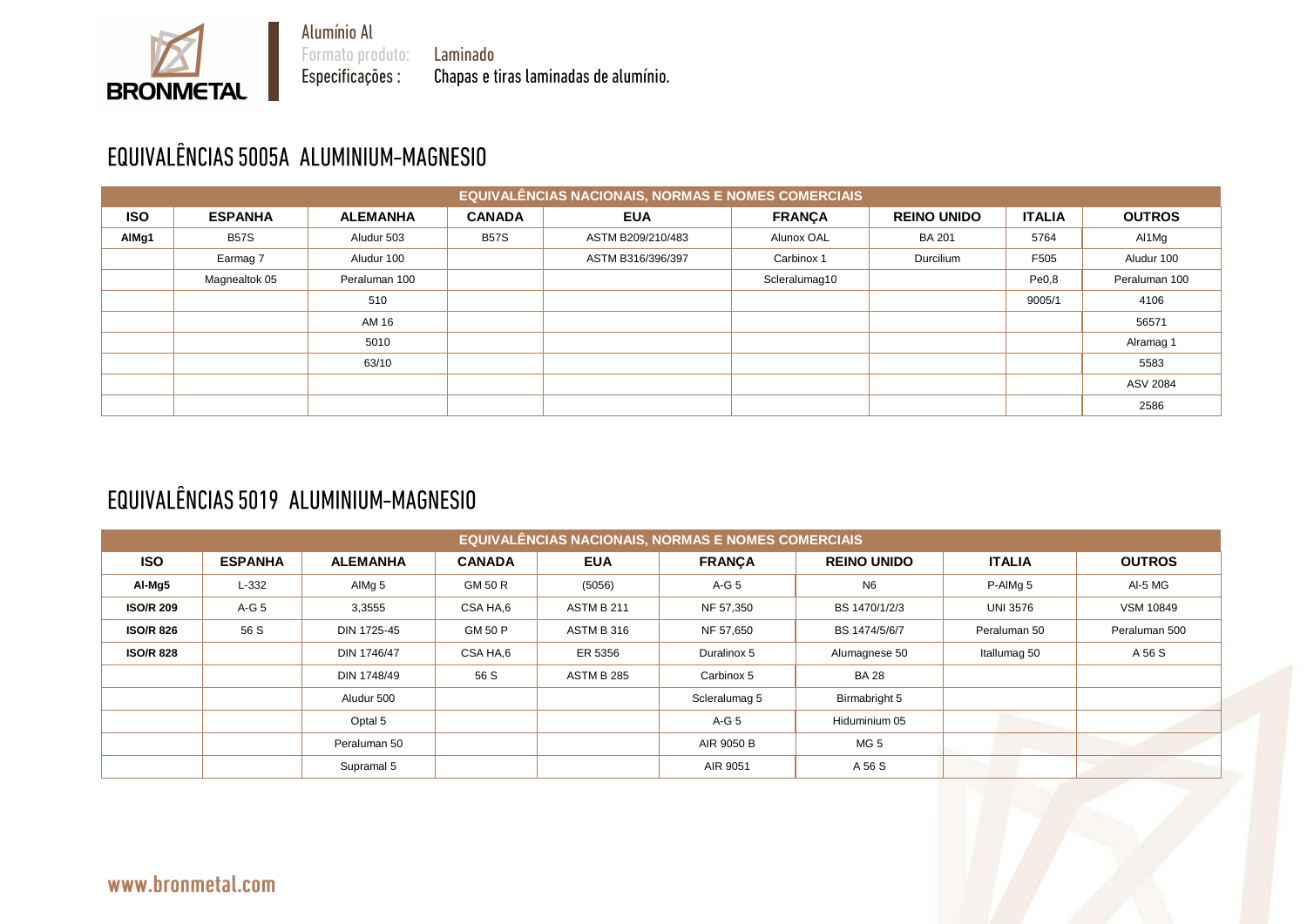Laminado Chapas e tiras laminadas de alumínio.

## EQUIVALÊNCIAS 5052 ALUMINIUM-MAGNESIO

**BRONMETAL** 

|            |                |                 |               | <b>EQUIVALÊNCIAS NACIONAIS, NORMAS E NOMES COMERCIAIS</b> |                |                    |               |               |
|------------|----------------|-----------------|---------------|-----------------------------------------------------------|----------------|--------------------|---------------|---------------|
| <b>ISO</b> | <b>ESPANHA</b> | <b>ALEMANHA</b> | <b>CANADA</b> | <b>EUA</b>                                                | <b>FRANÇA</b>  | <b>REINO UNIDO</b> | <b>ITALIA</b> | <b>OUTROS</b> |
| AIMg2,5    | $L-336$        | WG-P57S         | 57S.52820     | QQ-A-225/7                                                | Scleralumag 20 |                    | Itallumag 25  | 17210         |
|            | Earmag 25K     | 5520            |               | QQ-A-250/8                                                | Carbinox 2     |                    | <b>FM 24</b>  | 4120          |
|            | Magnealtok 25  | 63/52           |               | QQ-A-430                                                  |                |                    | Pe 25         | Alramag 25    |
|            |                | 1528            |               | WW-T-700/4                                                |                |                    | M30           | Peraluman 250 |
|            |                |                 |               | ASTM B209/210/211                                         |                |                    | 3574          | Aludur 250    |
|            |                |                 |               | ASTM B221/241/483                                         |                |                    | 9005/2        | 4120          |
|            |                |                 |               | ASTM B404/313/547                                         |                |                    |               | 6526          |
|            |                |                 |               | ASTM B316                                                 |                |                    |               | 2041          |
|            |                |                 |               | AMS 4016/4017                                             |                |                    |               | 2587          |
|            |                |                 |               | AMS 4069/4070                                             |                |                    |               |               |
|            |                |                 |               | ASME SB209/210/234                                        |                |                    |               |               |
|            |                |                 |               | ASME SB241                                                |                |                    |               |               |

#### EQUIVALÊNCIAS 5083 ALUMINIUM-MAGNESIO

|            | <b>EQUIVALÊNCIAS NACIONAIS, NORMAS E NOMES COMERCIAIS</b> |                                       |               |                    |                                |                        |               |                 |  |  |  |  |  |
|------------|-----------------------------------------------------------|---------------------------------------|---------------|--------------------|--------------------------------|------------------------|---------------|-----------------|--|--|--|--|--|
| <b>ISO</b> | <b>ESPANHA</b>                                            | <b>ALEMANHA</b>                       | <b>CANADA</b> | <b>EUA</b>         | <b>FRANÇA</b>                  | <b>REINO UNIDO</b>     | <b>ITALIA</b> | <b>OUTROS</b>   |  |  |  |  |  |
| AIMg4,5Mn  | <b>D54S</b>                                               | Peraluman 460                         | <b>D54S</b>   | QQ-A-200/4         | <b>GB D54S</b><br>5083<br>7790 |                        |               | 17215           |  |  |  |  |  |
|            | Magnealtok 45                                             | L54                                   | GM41          | QQ-A-250/6         |                                | <b>Birmabright BB4</b> | 9004/5        | (PA44)          |  |  |  |  |  |
|            | Earmag 45M                                                | AM4                                   |               | QQ-A-367           | <b>BA 281</b>                  |                        |               | 4140            |  |  |  |  |  |
|            |                                                           | 5510                                  |               | MIL-A-19005        | Hiduminium-05                  |                        |               | Alramag 45N     |  |  |  |  |  |
|            |                                                           | 61/82<br>Peraluman 460<br>MIL-A-46083 |               | Peraluman 460      |                                |                        |               |                 |  |  |  |  |  |
|            |                                                           | 61/83                                 |               | MIL-A-17358        |                                |                        | Aludur450Mn   |                 |  |  |  |  |  |
|            |                                                           | 1542                                  |               | MIL-A-45225        |                                |                        |               | <b>ASV 2027</b> |  |  |  |  |  |
|            |                                                           |                                       |               | ASTM B209/210/221  |                                |                        |               | NA-D54S         |  |  |  |  |  |
|            |                                                           |                                       |               | ASTM B241/345/547  |                                |                        |               |                 |  |  |  |  |  |
|            |                                                           |                                       |               | ASTM B247          |                                |                        |               |                 |  |  |  |  |  |
|            |                                                           |                                       |               | AMS 4057/8/9       |                                |                        |               |                 |  |  |  |  |  |
|            |                                                           |                                       |               | ASME SB209/221/241 |                                |                        |               |                 |  |  |  |  |  |

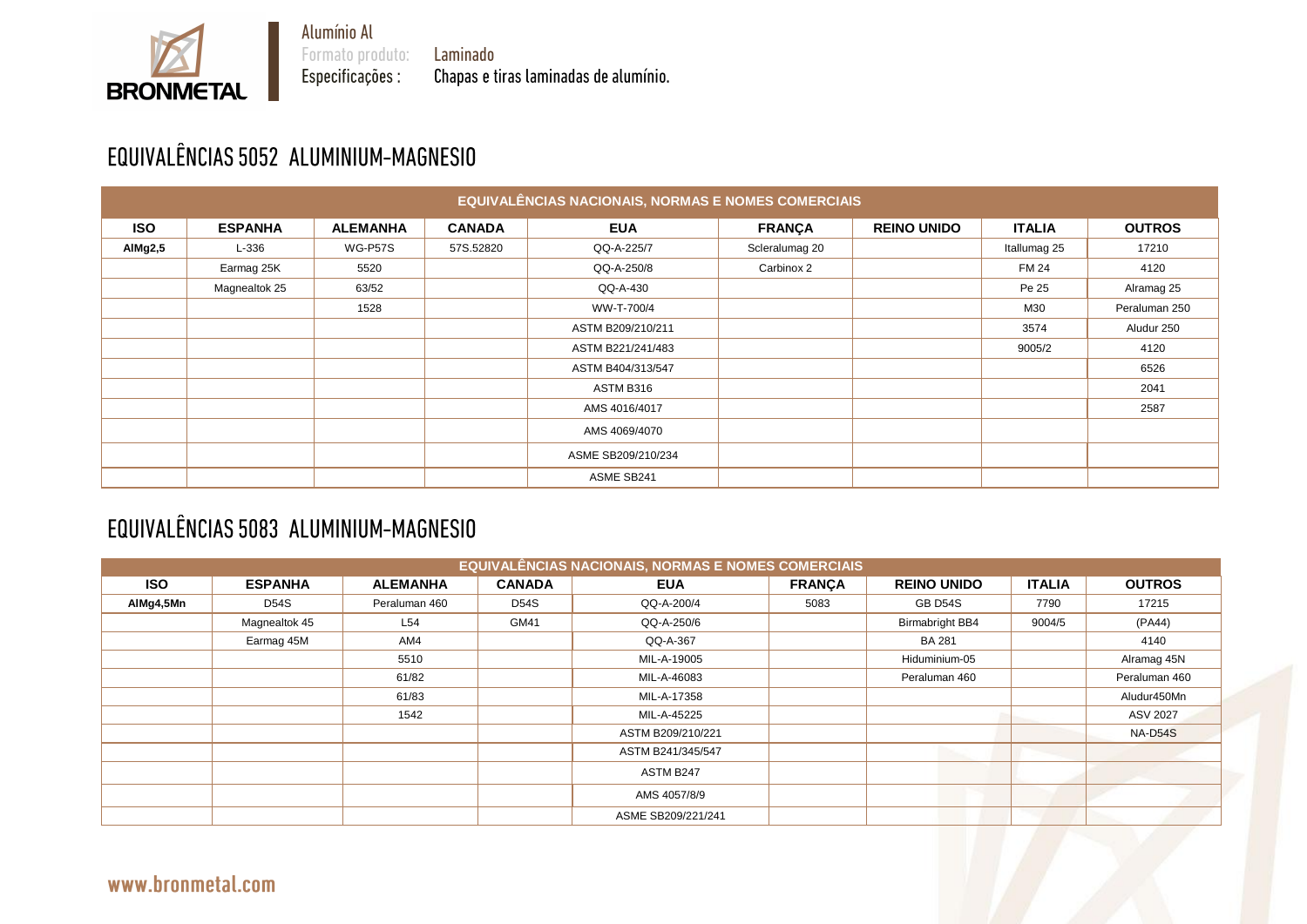Laminado Chapas e tiras laminadas de alumínio.

# EQUIVALÊNCIAS 5086 ALUMINIUM-MAGNESIO

**BRONMETAL** 

|            |                |                 |               | <b>EQUIVALÊNCIAS NACIONAIS, NORMAS E NOMES COMERCIAIS</b> |               |                    |               |               |
|------------|----------------|-----------------|---------------|-----------------------------------------------------------|---------------|--------------------|---------------|---------------|
| <b>ISO</b> | <b>ESPANHA</b> | <b>ALEMANHA</b> | <b>CANADA</b> | <b>EUA</b>                                                | <b>FRANÇA</b> | <b>REINO UNIDO</b> | <b>ITALIA</b> | <b>OUTROS</b> |
| AIMg4      | L-3322/38.341  | 5500            | <b>M57S</b>   | QQ-A-200/5                                                | DuralinoxH4   |                    | P-AG2M        | 424412        |
|            | Magnealtok 40  | 63/40           | GM40          | QQ-A-250/7                                                | Carbinox4     |                    | 5452          | (17205)       |
|            |                | 1544            |               | QQ-A-250/19                                               |               |                    | Italumag 44   | 1520          |
|            |                |                 |               | WW-T-700/5                                                |               |                    | <b>FM 44</b>  | Alramag 4N    |
|            |                |                 |               | MIL-A-21579                                               |               |                    | Pe44          | Peraluman-410 |
|            |                |                 |               | MIL-A-19070                                               |               |                    | 9005/4        |               |
|            |                |                 |               | MIL-T-52234                                               |               |                    |               |               |
|            |                |                 |               | ASTM B209/210/221                                         |               |                    |               |               |
|            |                |                 |               | ASTM B241/345/313                                         |               |                    |               |               |
|            |                |                 |               | ASME SB209                                                |               |                    |               |               |
|            |                |                 |               | ASME SB221                                                |               |                    |               |               |
|            |                |                 |               | ASME SB241                                                |               |                    |               |               |

### EQUIVALÊNCIAS 5154A ALUMINIUM-MAGNESIO

|            | EQUIVALÊNCIAS NACIONAIS, NORMAS E NOMES COMERCIAIS |                 |               |                      |               |                        |                 |               |  |  |  |  |  |
|------------|----------------------------------------------------|-----------------|---------------|----------------------|---------------|------------------------|-----------------|---------------|--|--|--|--|--|
| <b>ISO</b> | <b>ESPANHA</b>                                     | <b>ALEMANHA</b> | <b>CANADA</b> | <b>EUA</b>           | <b>FRANÇA</b> | <b>REINO UNIDO</b>     | <b>ITALIA</b>   | <b>OUTROS</b> |  |  |  |  |  |
| AIMg3,5    | Magnealtok 35                                      |                 | C54S          | ASTM B209/210/211    |               | <b>GB-54S</b>          | Itallumag 35    | 2087          |  |  |  |  |  |
|            |                                                    |                 | GR40          | <b>ASTM B221/547</b> |               | Alcoa 520              | FM <sub>3</sub> | Aludur 350    |  |  |  |  |  |
|            |                                                    |                 |               |                      |               | AWCO 27                | Pe 35           |               |  |  |  |  |  |
|            |                                                    |                 |               |                      |               | <b>Birmabright BB3</b> | M35             |               |  |  |  |  |  |
|            |                                                    |                 |               |                      |               | <b>BA 27</b>           | 9005/8          |               |  |  |  |  |  |
|            |                                                    |                 |               |                      |               | Durcilium -B           |                 |               |  |  |  |  |  |
|            |                                                    |                 |               |                      |               | Hiduminium-33          |                 |               |  |  |  |  |  |
|            |                                                    |                 |               |                      |               | Peraluman 460          |                 |               |  |  |  |  |  |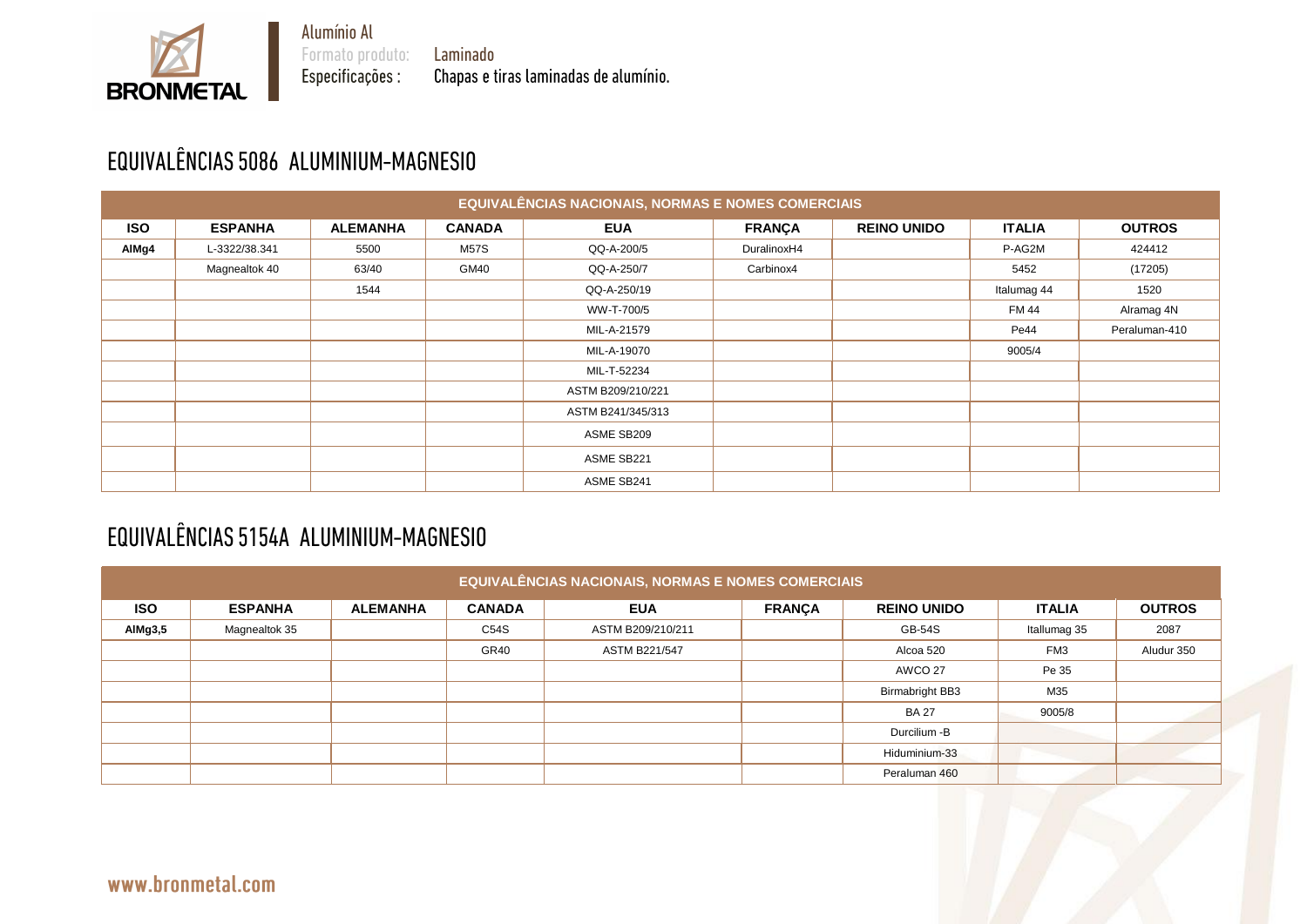Laminado Chapas e tiras laminadas de alumínio.

# EQUIVALÊNCIAS 5251 ALUMINIUM-MAGNESIO

**BRONMETAL** 

|            | <b>EQUIVALÊNCIAS NACIONAIS, NORMAS E NOMES COMERCIAIS</b> |                 |               |            |                 |                    |               |               |  |  |  |  |  |
|------------|-----------------------------------------------------------|-----------------|---------------|------------|-----------------|--------------------|---------------|---------------|--|--|--|--|--|
| <b>ISO</b> | <b>ESPANHA</b>                                            | <b>ALEMANHA</b> | <b>CANADA</b> | <b>EUA</b> | <b>FRANÇA</b>   | <b>REINO UNIDO</b> | <b>ITALIA</b> | <b>OUTROS</b> |  |  |  |  |  |
| AlMg2      | Magnealtok 20                                             | AIMg2Mn0,3      | <b>M57S</b>   |            | AG <sub>2</sub> | N <sub>4</sub>     | P-A G2M       | 1520          |  |  |  |  |  |
|            |                                                           | WG-M57S         |               |            | Carbinox 2      |                    | 4511          | 5252          |  |  |  |  |  |
|            |                                                           | Aludur 505      |               |            | Scleralumag 10  |                    |               | Alramag 2     |  |  |  |  |  |
|            |                                                           | Peraluman 200   |               |            |                 |                    |               | 4412          |  |  |  |  |  |
|            |                                                           | (L52)           |               |            |                 |                    |               | $-17205$      |  |  |  |  |  |
|            |                                                           | AM26            |               |            |                 |                    |               | 424412        |  |  |  |  |  |
|            |                                                           | 3010            |               |            |                 |                    |               |               |  |  |  |  |  |
|            |                                                           | 63/21           |               |            |                 |                    |               |               |  |  |  |  |  |

## EQUIVALÊNCIAS 5754 ALUMINIUM-MAGNESIO

|            | EQUIVALÊNCIAS NACIONAIS, NORMAS E NOMES COMERCIAIS |                 |               |            |                |                    |               |                  |  |  |  |  |  |
|------------|----------------------------------------------------|-----------------|---------------|------------|----------------|--------------------|---------------|------------------|--|--|--|--|--|
| <b>ISO</b> | <b>ESPANHA</b>                                     | <b>ALEMANHA</b> | <b>CANADA</b> | <b>EUA</b> | <b>FRANÇA</b>  | <b>REINO UNIDO</b> | <b>ITALIA</b> | <b>OUTROS</b>    |  |  |  |  |  |
| AIMg3      | Earmag 25K                                         | WG 53 S         | 57S           |            | AG3            |                    |               | 1530             |  |  |  |  |  |
|            | Magnealtok 30                                      | Aludur 507      |               |            | Duralinox H3   |                    |               | 4113             |  |  |  |  |  |
|            |                                                    | Peraluman 300   |               |            | Carbinox 3     |                    |               | GA 6533          |  |  |  |  |  |
|            |                                                    | Peraluman 302   |               |            | Scleralumag 25 |                    |               | PA11N            |  |  |  |  |  |
|            |                                                    | 530             |               |            |                |                    |               | Alramag 3        |  |  |  |  |  |
|            |                                                    | AM3             |               |            |                |                    |               | Peraluman 300    |  |  |  |  |  |
|            |                                                    | 5030            |               |            |                |                    |               | MNG <sub>3</sub> |  |  |  |  |  |
|            |                                                    | 63/25           |               |            |                |                    |               | Aludur 300       |  |  |  |  |  |
|            |                                                    | A13             |               |            |                |                    |               | 4130             |  |  |  |  |  |
|            |                                                    |                 |               |            |                |                    |               | 6533             |  |  |  |  |  |
|            |                                                    |                 |               |            |                |                    |               | <b>ASV 2014</b>  |  |  |  |  |  |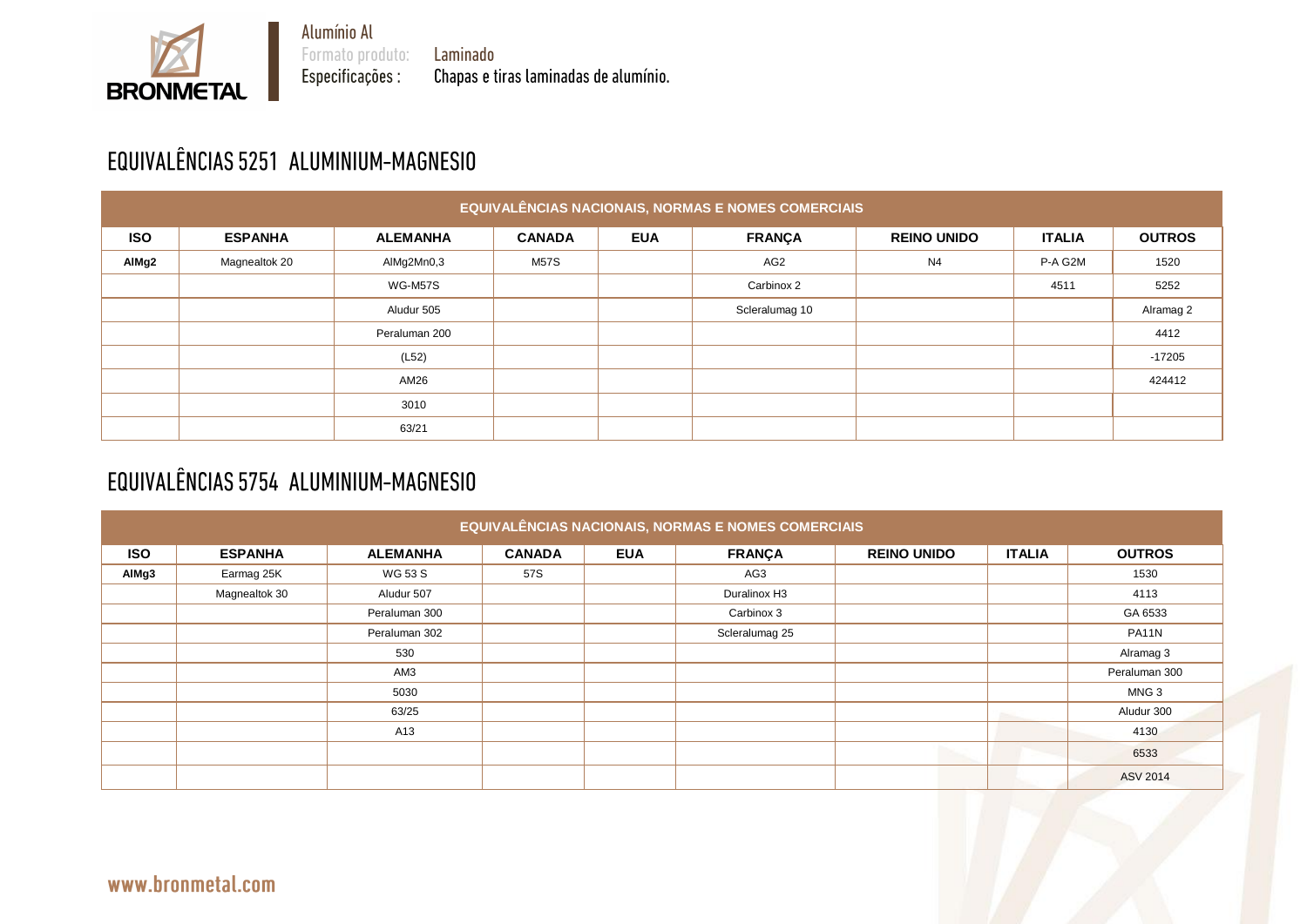Laminado Chapas e tiras laminadas de alumínio.

# EQUIVALÊNCIAS 6005A ALUMINIUM- MAGNESIO-SILICIO

**BRONMETAL** 

|            | <b>EQUIVALÊNCIAS NACIONAIS, NORMAS E NOMES COMERCIAIS</b> |                  |               |            |               |                    |               |               |  |  |  |  |  |
|------------|-----------------------------------------------------------|------------------|---------------|------------|---------------|--------------------|---------------|---------------|--|--|--|--|--|
| <b>ISO</b> | <b>ESPANHA</b>                                            | <b>ALEMANHA</b>  | <b>CANADA</b> | <b>EUA</b> | <b>FRANÇA</b> | <b>REINO UNIDO</b> | <b>ITALIA</b> | <b>OUTROS</b> |  |  |  |  |  |
|            | Simalgatok 05                                             | AlMgSi0,7 3.3210 |               |            | A-SG0,5       |                    | 9006/6        |               |  |  |  |  |  |
|            |                                                           | Peraluman-062    |               |            |               |                    |               |               |  |  |  |  |  |
|            |                                                           | Erbslöh 422      |               |            |               |                    |               |               |  |  |  |  |  |

### EQUIVALÊNCIAS 6026 ALUMINIUM-MAGNESIO-SILICIO

| <b>EQUIVALÊNCIAS NACIONAIS, NORMAS E NOMES COMERCIAIS</b> |                                             |      |      |  |  |  |  |  |  |  |  |  |
|-----------------------------------------------------------|---------------------------------------------|------|------|--|--|--|--|--|--|--|--|--|
| <b>ESPANHA</b>                                            | <b>SUÍÇA</b><br><b>EUA</b><br><b>FRANÇA</b> |      |      |  |  |  |  |  |  |  |  |  |
| 6026                                                      | 6026                                        | 6026 | 6026 |  |  |  |  |  |  |  |  |  |
| <b>Simalgatok 26</b>                                      |                                             |      |      |  |  |  |  |  |  |  |  |  |

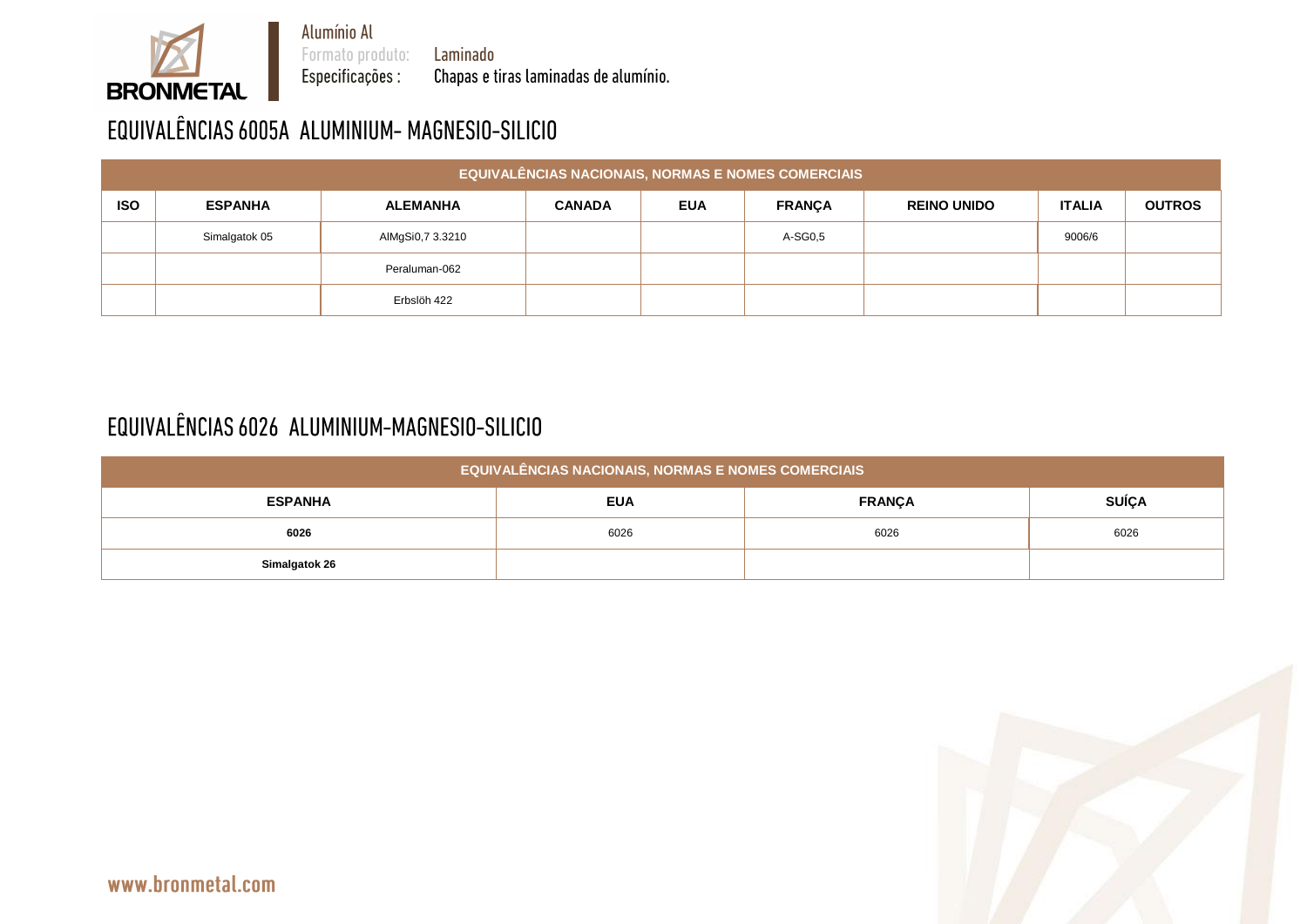Alumínio Al

Formato produto:<br>Especificações :

Laminado Chapas e tiras laminadas de alumínio.

# EQUIVALÊNCIAS 6060 ALUMINIUM-MAGNESIO-SILICIO

**BRONMETAL** 

|            | <b>EQUIVALÊNCIAS NACIONAIS, NORMAS E NOMES COMERCIAIS</b> |                 |               |            |               |                    |               |               |  |  |  |  |  |
|------------|-----------------------------------------------------------|-----------------|---------------|------------|---------------|--------------------|---------------|---------------|--|--|--|--|--|
| <b>ISO</b> | <b>ESPANHA</b>                                            | <b>ALEMANHA</b> | <b>CANADA</b> | <b>EUA</b> | <b>FRANÇA</b> | <b>REINO UNIDO</b> | <b>ITALIA</b> | <b>OUTROS</b> |  |  |  |  |  |
| AIMgSi     | Simalgatok 60                                             | AlMgSi0,5       | G50S          |            | AGS           | H <sub>9</sub>     | 3569          | 4103          |  |  |  |  |  |
|            |                                                           | Aludur 530      |               |            | Decoral       |                    | 9006/1        | 6504          |  |  |  |  |  |
|            |                                                           | Aludur 531      |               |            | Decoral OAL   |                    |               | 2080          |  |  |  |  |  |
|            |                                                           | Anticodal-050   |               |            | Inoxalium     |                    |               | 604           |  |  |  |  |  |
|            |                                                           | 460/470         |               |            |               |                    |               | G50S          |  |  |  |  |  |
|            |                                                           | AS0,5/AS0,6     |               |            |               |                    |               | 2591          |  |  |  |  |  |
|            |                                                           | 6022            |               |            |               |                    |               | APM046        |  |  |  |  |  |
|            |                                                           | A22,A25         |               |            |               |                    |               |               |  |  |  |  |  |
|            |                                                           | 3,3206          |               |            |               |                    |               |               |  |  |  |  |  |

#### EQUIVALÊNCIAS 6061 ALUMINIUM-MAGNESIO-SILICIO

|                 |                |                 |               | <b>EQUIVALÊNCIAS NACIONAIS, NORMAS E NOMES COMERCIAIS</b> |               |                    |               |               |
|-----------------|----------------|-----------------|---------------|-----------------------------------------------------------|---------------|--------------------|---------------|---------------|
| <b>ISO</b>      | <b>ESPANHA</b> | <b>ALEMANHA</b> | <b>CANADA</b> | <b>EUA</b>                                                | <b>FRANÇA</b> | <b>REINO UNIDO</b> | <b>ITALIA</b> | <b>OUTROS</b> |
| <b>AIMgSiCu</b> | L-3420 38,342  | <b>AS11</b>     | 65S           | QQ-A-200/8/16                                             | $(A-GSUC)$    | GB-65S             | 61 s          | 1330          |
|                 | Simagaltok 61  | 6560            | C65S          | QQ-A-225/8                                                |               | AWCO-22            | F61           | 2079          |
|                 |                | 19/61           | 69260         | QQ-A-250/11                                               |               | Birmetal-016       | AC 61         | <b>D65S</b>   |
|                 |                | 19/62           | 69270         | WW-T-700/6                                                |               | <b>BA 22</b>       | 6170          |               |
|                 |                | Pantal 1468     | GS11N         | MIL-A-25994                                               |               | Durcilium-Q        | 9006/2        |               |
|                 |                |                 |               | MIL-A-22771                                               |               | Hiduminium-46      |               |               |
|                 |                |                 |               | MIL-T-7081C                                               |               | $L-117$            |               |               |
|                 |                |                 |               | MIL-P-25955                                               |               | $L-118$            |               |               |
|                 |                |                 |               | B209/210/211                                              |               | H 20               |               |               |
|                 |                |                 |               | B221/308/429                                              |               |                    |               |               |
|                 |                |                 |               | B241/345/429                                              |               |                    |               |               |
|                 |                |                 |               | B483/404/547                                              |               |                    |               |               |
|                 |                |                 |               | ASME SB209/210/211                                        |               |                    |               |               |
|                 |                |                 |               | ASME SB221/234/241                                        |               |                    |               |               |
|                 |                |                 |               | <b>ASME SB247/308</b>                                     |               |                    |               |               |

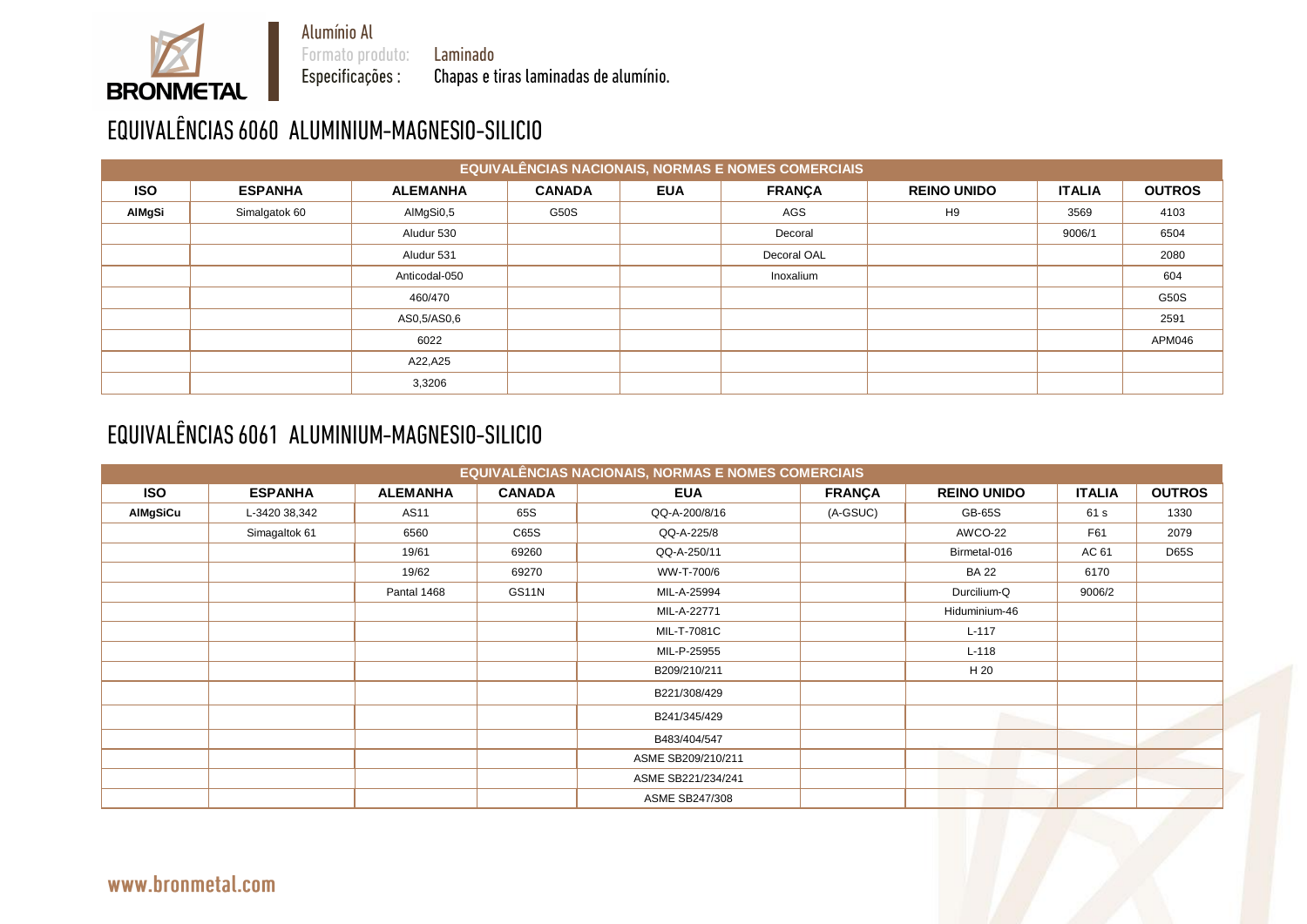Alumínio Al

Formato produto:<br>Especificações :

Laminado Chapas e tiras laminadas de alumínio.

# EQUIVALÊNCIAS 6063 ALUMINIUM-MAGNESIO-SILICIO

**BRONMETAL** 

|            |                |                 |               |            | <b>EQUIVALÊNCIAS NACIONAIS, NORMAS E NOMES COMERCIAIS</b> |                    |               |                  |
|------------|----------------|-----------------|---------------|------------|-----------------------------------------------------------|--------------------|---------------|------------------|
| <b>ISO</b> | <b>ESPANHA</b> | <b>ALEMANHA</b> | <b>CANADA</b> | <b>EUA</b> | <b>FRANÇA</b>                                             | <b>REINO UNIDO</b> | <b>ITALIA</b> | <b>OUTROS</b>    |
| AIMg0,5Si  | L-3441 38,337  |                 | GS10          | 6063       | QQ-A-200/9                                                | H9                 | 3569          | 4104             |
|            | Alucor 46      |                 | 66050         |            | ASTM B210/221/429                                         | 372B               | 63S           | A2x5             |
|            | Earsimag 11    |                 | GM41          |            | ASTM B241/345/491                                         | <b>GB-50S</b>      | F63           | W <sub>1</sub> A |
|            | 50S            |                 |               |            | 4156                                                      | Alcoa-910          | AC 63         | Dekoral B        |
|            | Simagaltok 63  |                 |               |            | ASME SB 210/221/241                                       | AWCO-24            |               | 6506             |
|            |                |                 |               |            |                                                           | Birmetal-055       |               | 173190           |
|            |                |                 |               |            |                                                           | <b>BA 24</b>       |               | 2055             |
|            |                |                 |               |            |                                                           | Durcilium W        |               | 601              |
|            |                |                 |               |            |                                                           | Hiduminium 46      |               | C50S             |
|            |                |                 |               |            |                                                           | Extrudal-050       |               |                  |

#### EQUIVALÊNCIAS 6082 ALUMINIUM-MAGNESIO-SILICIO

| <b>EQUIVALÊNCIAS NACIONAIS, NORMAS E NOMES COMERCIAIS</b> |                                                                                                                                           |                 |             |  |          |                 |                 |                 |  |  |  |
|-----------------------------------------------------------|-------------------------------------------------------------------------------------------------------------------------------------------|-----------------|-------------|--|----------|-----------------|-----------------|-----------------|--|--|--|
| <b>ISO</b>                                                | <b>ESPANHA</b><br><b>ITALIA</b><br><b>CANADA</b><br><b>EUA</b><br><b>FRANÇA</b><br><b>REINO UNIDO</b><br><b>OUTROS</b><br><b>ALEMANHA</b> |                 |             |  |          |                 |                 |                 |  |  |  |
| AlSiMgMn                                                  | L-3453                                                                                                                                    | <b>WG-B51S</b>  | <b>B51S</b> |  | A-SgM0,7 | H <sub>30</sub> | 3571            | 17305           |  |  |  |
|                                                           |                                                                                                                                           | Aludur-533      |             |  |          | L15             | RE <sub>2</sub> | 4212            |  |  |  |
|                                                           |                                                                                                                                           | Antocorodal 110 |             |  |          | <b>GB-51S</b>   | 6087            | Dekoral S       |  |  |  |
|                                                           |                                                                                                                                           | 401/410         |             |  |          | Alcoa 920       | F177            | Anticorodal 112 |  |  |  |
|                                                           |                                                                                                                                           | <b>AS1/AS14</b> |             |  |          | Birmetal 071    | <b>AC11</b>     | S-Korrofestal   |  |  |  |
|                                                           |                                                                                                                                           | 6010/6012       |             |  |          | <b>BA25</b>     | 9006/4          | 6508            |  |  |  |
|                                                           |                                                                                                                                           | 19/20           |             |  |          | Durcilium S     |                 | 2005            |  |  |  |
|                                                           |                                                                                                                                           | 19/49           |             |  |          | Hiduminium-44   |                 | NA-6082         |  |  |  |
|                                                           |                                                                                                                                           | A32/A31         |             |  |          | Anticorodal 090 | <b>POLI</b>     | 611             |  |  |  |
|                                                           |                                                                                                                                           |                 |             |  |          |                 |                 | <b>APM165</b>   |  |  |  |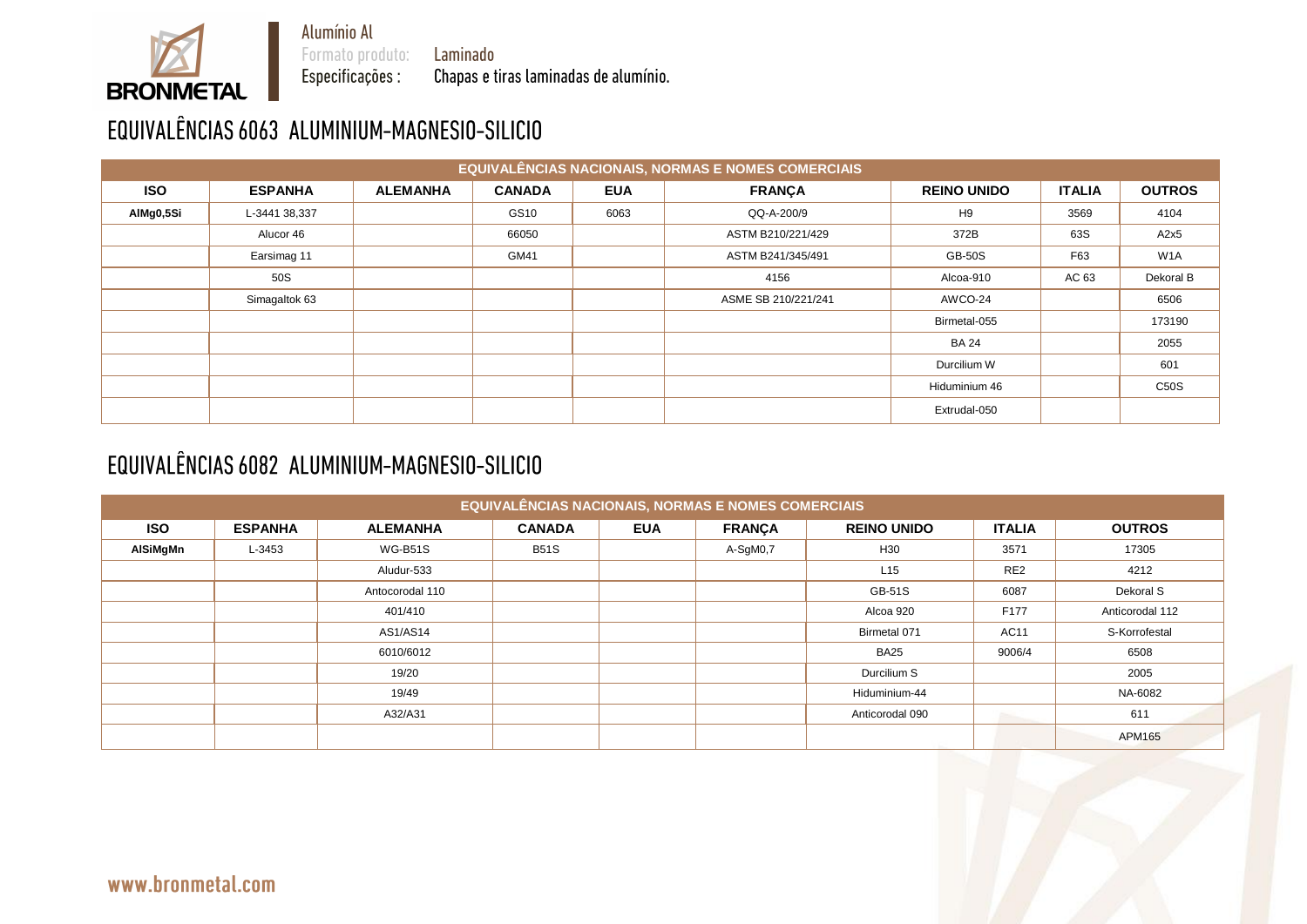

Laminado Chapas e tiras laminadas de alumínio.

# EQUIVALÊNCIAS 6101 ALUMINIUM-MAGNESIO-SILICIO

**BRONMETAL** 

| <b>EQUIVALÊNCIAS NACIONAIS, NORMAS E NOMES COMERCIAIS</b> |                            |                          |                 |                   |               |                    |                        |                        |  |
|-----------------------------------------------------------|----------------------------|--------------------------|-----------------|-------------------|---------------|--------------------|------------------------|------------------------|--|
| <b>ISO</b>                                                | <b>ESPANHA</b>             | <b>ALEMANHA</b>          | <b>CANADA</b>   | <b>EUA</b>        | <b>FRANÇA</b> | <b>REINO UNIDO</b> | <b>ITALIA</b>          | <b>OUTROS</b>          |  |
|                                                           | L-3431                     | 6101 B=E-AIMgSi 3.2305   | <b>D50S</b>     | EC QQ-B-825       | Almelec       | 91E                | 3570                   | Rusia: A5E             |  |
|                                                           | <b>D50S</b>                | 6101C=E-AlMgSi0,5 3.3207 |                 | WW-C-00540        | E-AGS         | <b>D50S</b>        | Almelec                | E-AIMgSi0,5            |  |
|                                                           |                            | VAW 19/07                |                 | ASTM B230/233/262 | A-GS/L        | GB-D50S            |                        | Aldrey-051             |  |
|                                                           |                            | <b>VDM 1400</b>          |                 | ASTM B317/323/324 |               | ALCOA 918          |                        | E-Aludur 513           |  |
|                                                           |                            |                          |                 | ASTM B373/544     | AWCO-Silmatec |                    | 6201 - Anticorodal 041 |                        |  |
|                                                           | Durcilium-E                |                          | 6201 - SIS 4102 |                   |               |                    |                        |                        |  |
|                                                           |                            |                          |                 |                   |               | Hiduminium-47E     |                        | 6201 - Norsk Hydro 612 |  |
|                                                           | Elran $1/-2$<br>Aldrey-051 |                          |                 |                   |               |                    |                        |                        |  |

## EQUIVALÊNCIAS 7020 ALUMINIUM-ZINC

| <b>EQUIVALÊNCIAS NACIONAIS, NORMAS E NOMES COMERCIAIS</b> |                |                   |               |            |                 |                    |                |                       |  |  |
|-----------------------------------------------------------|----------------|-------------------|---------------|------------|-----------------|--------------------|----------------|-----------------------|--|--|
| <b>ISO</b>                                                | <b>ESPANHA</b> | <b>ALEMANHA</b>   | <b>CANADA</b> | <b>EUA</b> | <b>FRANÇA</b>   | <b>REINO UNIDO</b> | <b>ITALIA</b>  | <b>OUTROS</b>         |  |  |
| AlZn4,5Mg                                                 | Alzintol 20    | AlZn4,5Mg1        | <b>D74S</b>   |            | A-Z5G           | H <sub>17</sub>    | 7791           | 17410                 |  |  |
|                                                           | L-3741 38,374  | 3,4335            |               |            | Zicral 3        |                    | <b>UD 44</b>   | 4425                  |  |  |
|                                                           |                | 721,725           |               |            | Durcilium A-U4N |                    | Z <sub>4</sub> | Perradur              |  |  |
|                                                           |                | AZ12              |               |            |                 |                    | 9007/1         | Aludur D <sub>2</sub> |  |  |
|                                                           |                | 7350              |               |            |                 |                    |                | Unidur-100            |  |  |
|                                                           |                | Constructal 21/51 |               |            |                 |                    |                | D 74 S                |  |  |
|                                                           |                | Aludur D2         |               |            |                 |                    |                | 6950                  |  |  |
|                                                           |                |                   |               |            |                 |                    |                | <b>ASV 2596</b>       |  |  |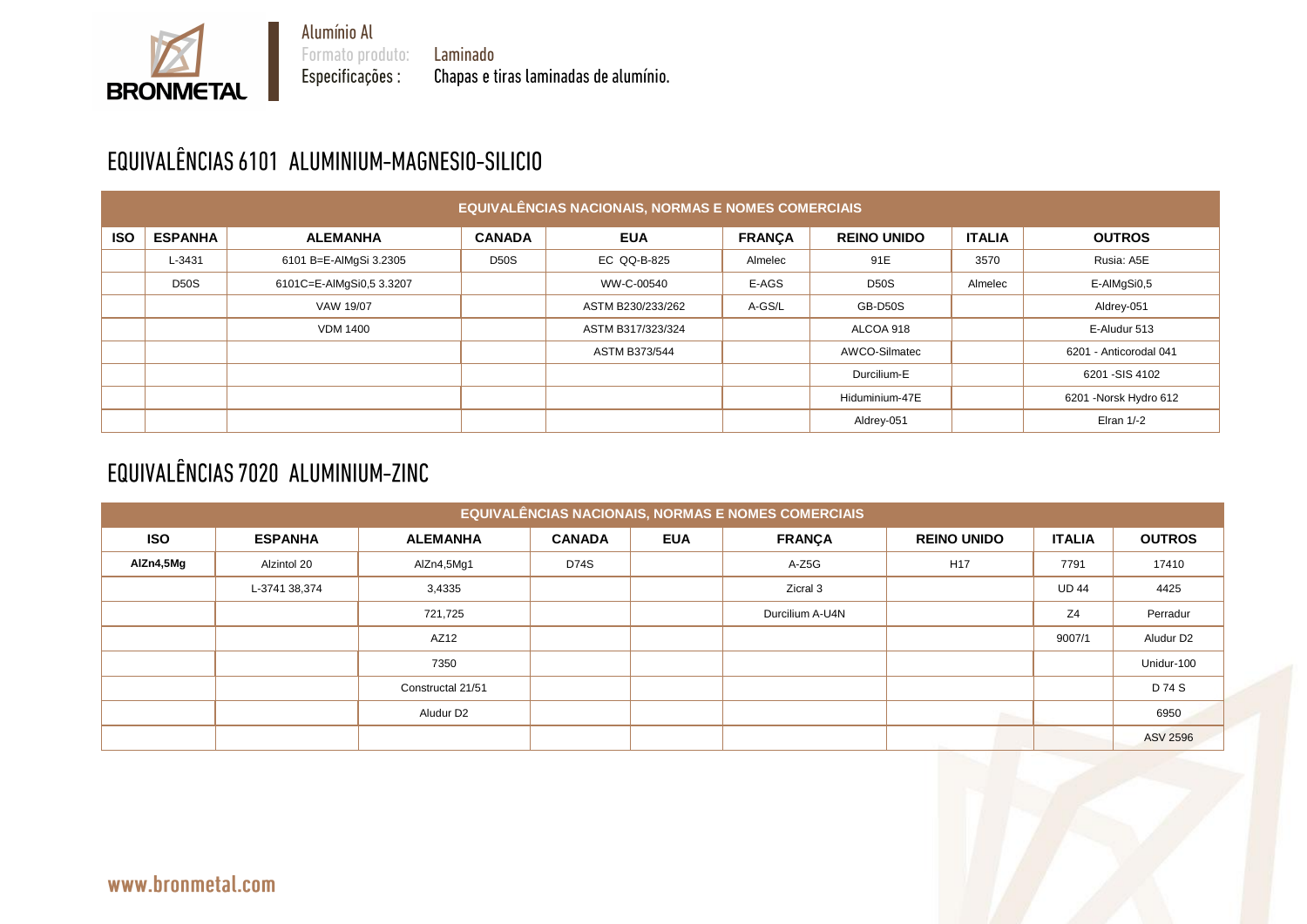Laminado Chapas e tiras laminadas de alumínio.

## EQUIVALÊNCIAS 7075 ALUMINIUM-ZINC

**BRONMETAL** 

| <b>EQUIVALÊNCIAS NACIONAIS, NORMAS E NOMES COMERCIAIS</b> |                |                   |               |                    |                 |                    |                 |               |  |
|-----------------------------------------------------------|----------------|-------------------|---------------|--------------------|-----------------|--------------------|-----------------|---------------|--|
| <b>ISO</b>                                                | <b>ESPANHA</b> | <b>ALEMANHA</b>   | <b>CANADA</b> | <b>EUA</b>         | <b>FRANÇA</b>   | <b>REINO UNIDO</b> | <b>ITALIA</b>   | <b>OUTROS</b> |  |
| AlZn6MgCu                                                 | L-3710 38.271  | AlZnMgCu 1,5      | ZG62          | QQ-A-200/11        | A-Z5GU          | 2L95               | 3735            | V95           |  |
|                                                           | Alzintok 75    | 3,4365            | <b>M75S</b>   | QQ-A-225/9/12      | Superalumag T50 | L160               | Ergal 55        | Perradur S    |  |
|                                                           |                | AZ6               |               | QQ-A-430           |                 |                    | <b>EG55</b>     | Perunal -215  |  |
|                                                           |                | Constructal 20/73 |               | WW-T-700/7         |                 |                    | E <sub>51</sub> | Aludur 620    |  |
|                                                           |                | Constructal 20/75 |               | ASTM B209/210/211  |                 |                    | 9007/2          | <b>M75S</b>   |  |
|                                                           |                | 1750              |               | ASTM B221/241/247  |                 |                    |                 | ASV 2082      |  |
|                                                           |                |                   |               | ASTM B316          |                 |                    |                 |               |  |
|                                                           |                |                   |               | AMS 4038/4047/4049 |                 |                    |                 |               |  |
|                                                           |                |                   |               | AMS 4139/4154/4168 |                 |                    |                 |               |  |
|                                                           |                |                   |               | ASTM ZG62 A        |                 |                    |                 |               |  |

## EQUIVALÊNCIAS 6012 ALUMINIUM-COBRE

| EQUIVALÊNCIAS NACIONAIS, NORMAS E NOMES COMERCIAIS |                 |               |               |               |  |  |  |  |  |
|----------------------------------------------------|-----------------|---------------|---------------|---------------|--|--|--|--|--|
| <b>ESPANHA</b>                                     | <b>ALEMANHA</b> | <b>FRANÇA</b> | <b>ITALIA</b> | <b>SUÍÇA</b>  |  |  |  |  |  |
| $L - 3452$                                         | AIMgSiPb        | A-SGPbBi      | 6012          | Anticorodal + |  |  |  |  |  |
|                                                    | 3,0615          |               |               | Pb 108        |  |  |  |  |  |
|                                                    | <b>DIN 1725</b> |               |               |               |  |  |  |  |  |
|                                                    | DIN 1746/47     |               |               |               |  |  |  |  |  |
|                                                    | Autopan         |               |               |               |  |  |  |  |  |
|                                                    | Spanasil        |               |               |               |  |  |  |  |  |
|                                                    | Aludur 533      |               |               |               |  |  |  |  |  |
|                                                    | Ziertal 58      |               |               |               |  |  |  |  |  |